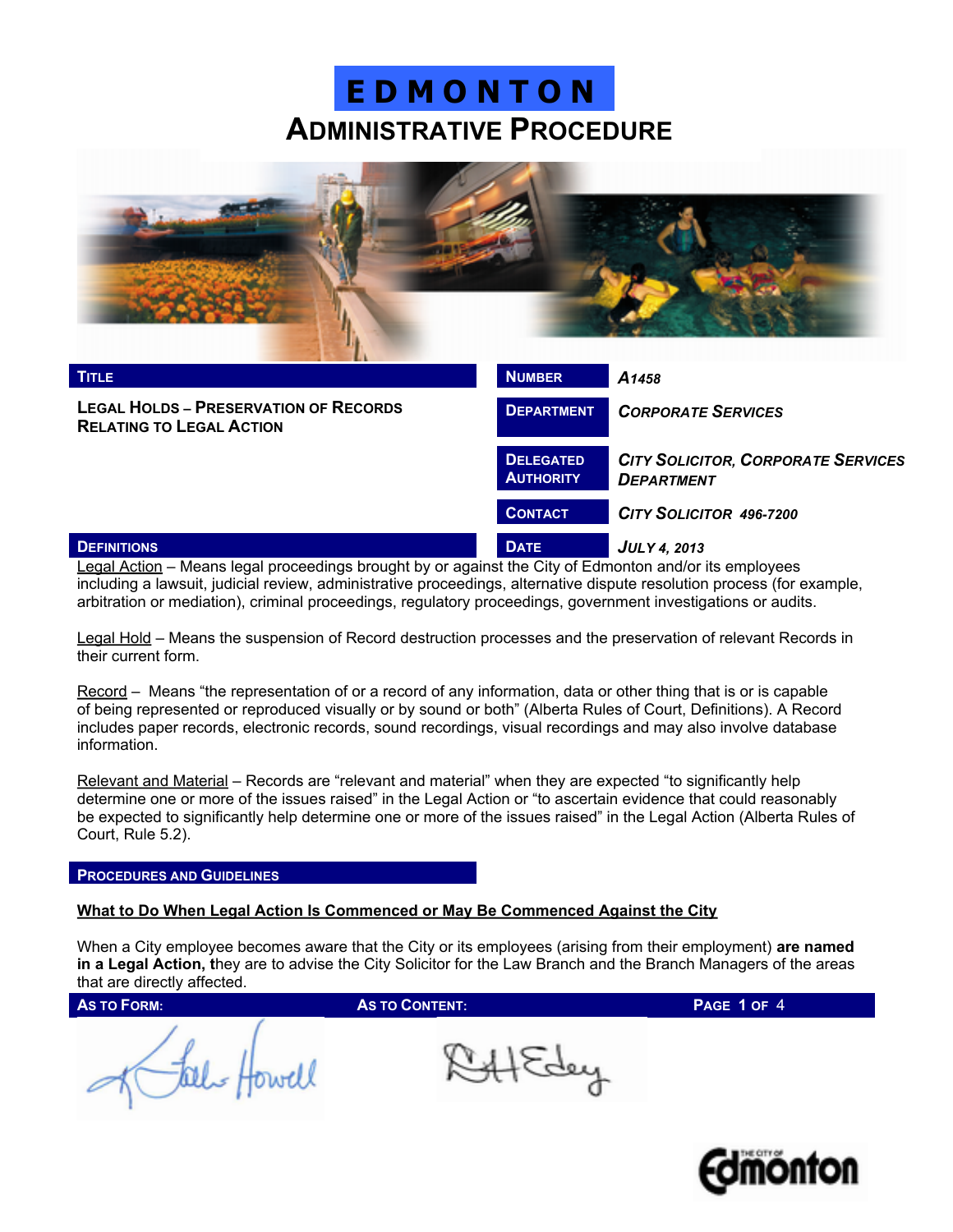| <b>TITLE</b>                                                                    | <b>NUMBER</b> | A <sub>1458</sub>   |
|---------------------------------------------------------------------------------|---------------|---------------------|
| <b>LEGAL HOLDS - PRESERVATION OF RECORDS RELATING TO</b><br><b>LEGAL ACTION</b> | <b>DATE</b>   | <b>JULY 4. 2013</b> |

Where City employees become aware that the City **may become involved in a Legal Action but the Legal Action has not been commenced yet:**

- 1. They are to advise the City Solicitor and the Branch Managers of the areas that are directly affected;
- 2. Law Branch and/or the Branch Managers of the areas directly affected will determine whether the Legal Action is reasonably anticipated and will advise the others of this decision. Reasonable anticipation of Legal Action arises when there is a credible probability that the City will become involved in Legal Action, seriously contemplates initiating Legal Action, or when it takes specific actions to commence Legal Action.
- 3. Where it is determined that Legal Action is not reasonably anticipated at that time, the Branch Manager of the area directly affected will keep the Law Branch advised of any new or additional information received that may impact that assessment;
- 4. If the Legal Action is reasonably anticipated, the Branch Manager will initiate a Legal Hold.

## **How to Implement a Legal Hold**

Where the City is named in a Legal Action, or where it is determined that a Legal Action is reasonably anticipated, either brought by the City or against the City, a Legal Hold is to be initiated. The Legal Hold is initiated by the Branch Manager. Once initiated, the Legal Hold process is as follows:

- 1. The Branch Manager determines the City employees who most likely have Records relating to the Legal Action and requests those City employees to implement a Legal Hold. The Branch Manager also sends notice of the Legal Hold to the Manager of Corporate Records (City Clerks Office) who will assist in implementing the Legal Hold as necessary. It is the obligation of the Branch Manager to ensure that Information Technology is also involved if some of the Records will be electronic and assistance will be necessary to preserve the Records in their current form;
- 2. City employees who receive a request to implement a Legal Hold are to identify the location of Records they are aware of that are or may be relevant to the Legal Action and take steps to ensure that the Records are no longer subject to destruction under a scheduled or automated process or otherwise. City employees must also ensure that Records under their control are not manually destroyed or modified once they become aware of a request to implement a Legal Hold. City employees must then advise the Branch Manager who has requested the Legal Hold of the following:
	- a) list of the types of Records they are aware of relating to the Legal Action and their locations;
	- b) confirm that any scheduled or automated record destruction process has been cancelled and that the Records will be preserved;
	- c) identify any other City employees or others that are not City employees that may have Records relating to the Legal Action;
	- d) advise of any issues or concerns relating to the accessibility of the Records, how Relevant and Material the information in the Records is likely to be, whether preserving the Record in its current state will be difficult, and any exceptional burdens or costs for preserving and gathering the Records;
	- e) If Records are electronic and subject to change over time due to ongoing business requirements, City employees should take a screen shot of the information available as soon as the legal hold is implemented and then immediately seek assistance of Information Technology to see if a "nonerasable point-in-time copy" of the Record can be reasonably obtained;
- 3. Where it is determined that a former City employee would likely have Records relating to the Legal Action, the Branch Manager is to ensure the steps 2 (a) to (e) above are conducted with respect to Records that were under that employee's control;

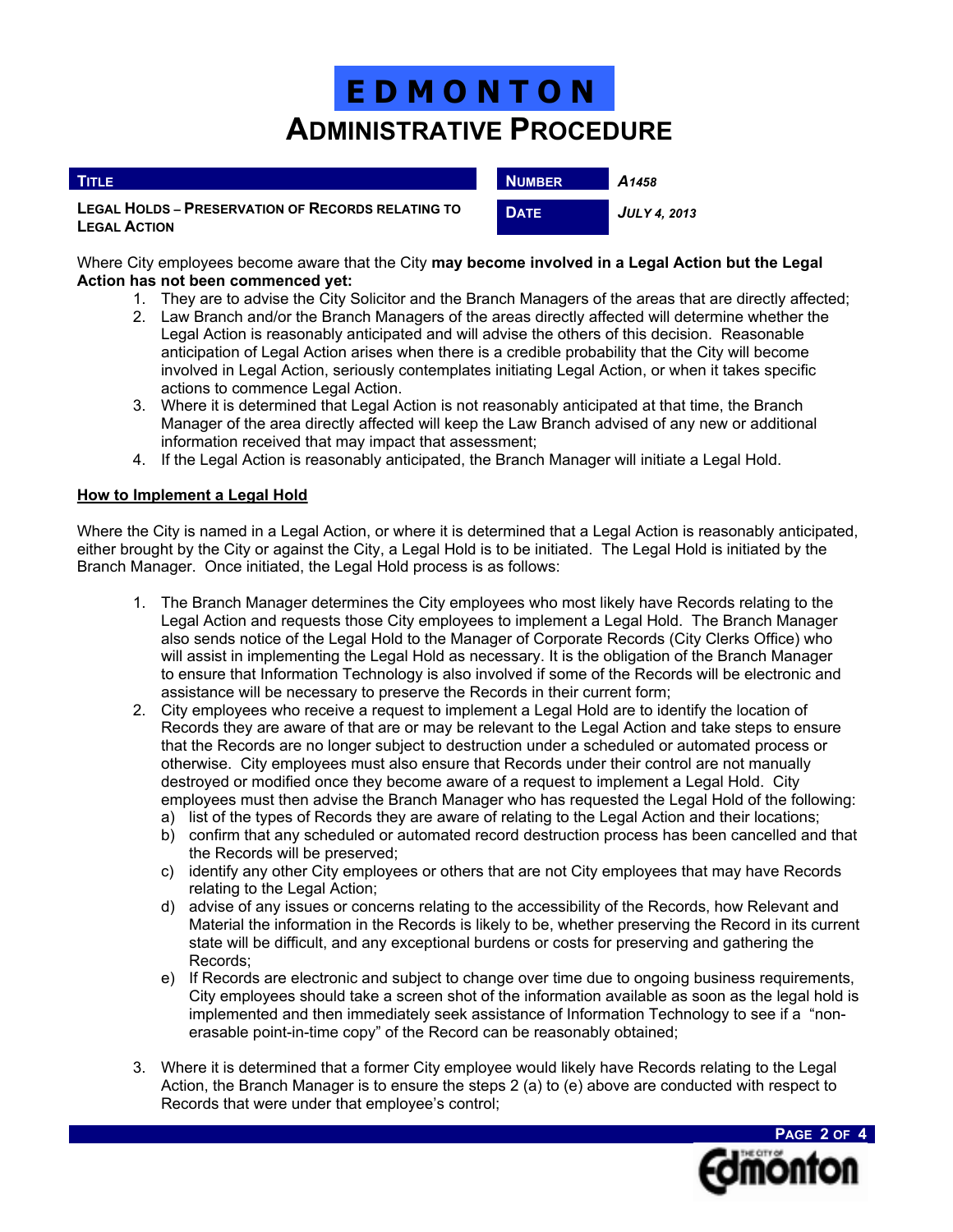| <b>TITLE</b>                                                                    | <b>NUMBER</b> | A <sub>1458</sub>   |
|---------------------------------------------------------------------------------|---------------|---------------------|
| <b>LEGAL HOLDS - PRESERVATION OF RECORDS RELATING TO</b><br><b>LEGAL ACTION</b> | <b>DATE</b>   | <b>JULY 4. 2013</b> |

- 4. The Branch Manager is to forward to Law Branch the information from 2 (a) to (e) as soon as possible to check that the Records being preserved are the types of Records that will likely be needed for the Legal Action;
- 5. If the Branch Manager is advised that there are issues or concerns relating to the accessibility of Records, that preserving a Record in its current state will be difficult, or that there are exceptional burdens or costs to preserve and gather the Records, the Branch Manager shall immediately consult the Branch Manager of Information Technology and/or other appropriate City resources to determine possible solutions. The Branch Manager shall then consult Law Branch with respect to whether the solutions are appropriate to undertake based on a balancing of the cost/effort to preserve and gather the Records and their likely probative value in the Legal Action;
- 6. Where the Branch Manager becomes aware that persons that are not City employees may have Records that are Relevant and Material (for example, contractors, outside vendors), the Branch Manager is to provide this information to Law Branch who will give advice and direction as to whether that person is to be contacted relating to the Legal Action and the implementation of a Legal Hold.

## **Maintaining the Legal Hold**

ı

Where a Legal Hold has been initiated, the Branch Manager is to schedule reminders to the employees identified as likely having Records relating to the Legal Action to continue to preserve the records and to ensure compliance with the Legal Hold.

The Branch Manager is to provide to the Law Branch, within a reasonable time, updates on the list of City employees that have been contacted to implement a Legal Hold, the information about the Records held by those employees, and advise how often the Branch Manager intends on reminding the City employees of the Legal Hold.

The Branch Manager should also contact the Law Branch on a reasonable schedule to determine whether the Legal Hold continues to be necessary. When the Law Branch advises the Branch Manager that the Legal Hold is no longer necessary, the Branch Manager shall advise all the City employees who have been identified as having Records and the Records may then be included again in the City's applicable automatic or manual record retention schedule and may be destroyed when the schedule permits.

## **Gathering and Providing the Records**

When requested, the City employees that have Records relating to a Legal Action will assist with the necessary steps to gather and provide those Records to either the Branch Manager who requested the Records, the Manager of Corporate Records, or the Law Branch, as appropriate in the circumstances.

## **Preserving Items that are Not Records**

If the employee is aware that there are other items in the City's control that are not Records but may be Relevant and Material to the Legal Action (eg. physical objects), they should also take steps to preserve those items and advise the Branch Manager of the information set out in 2 (a) to (e) above with respect to those items.

### **COMPLIANCE**

Any violations of this Directive or Procedure could result in disciplinary action up to and including termination. Failure to implement a Legal Hold could result in significant negative consequences to the City.